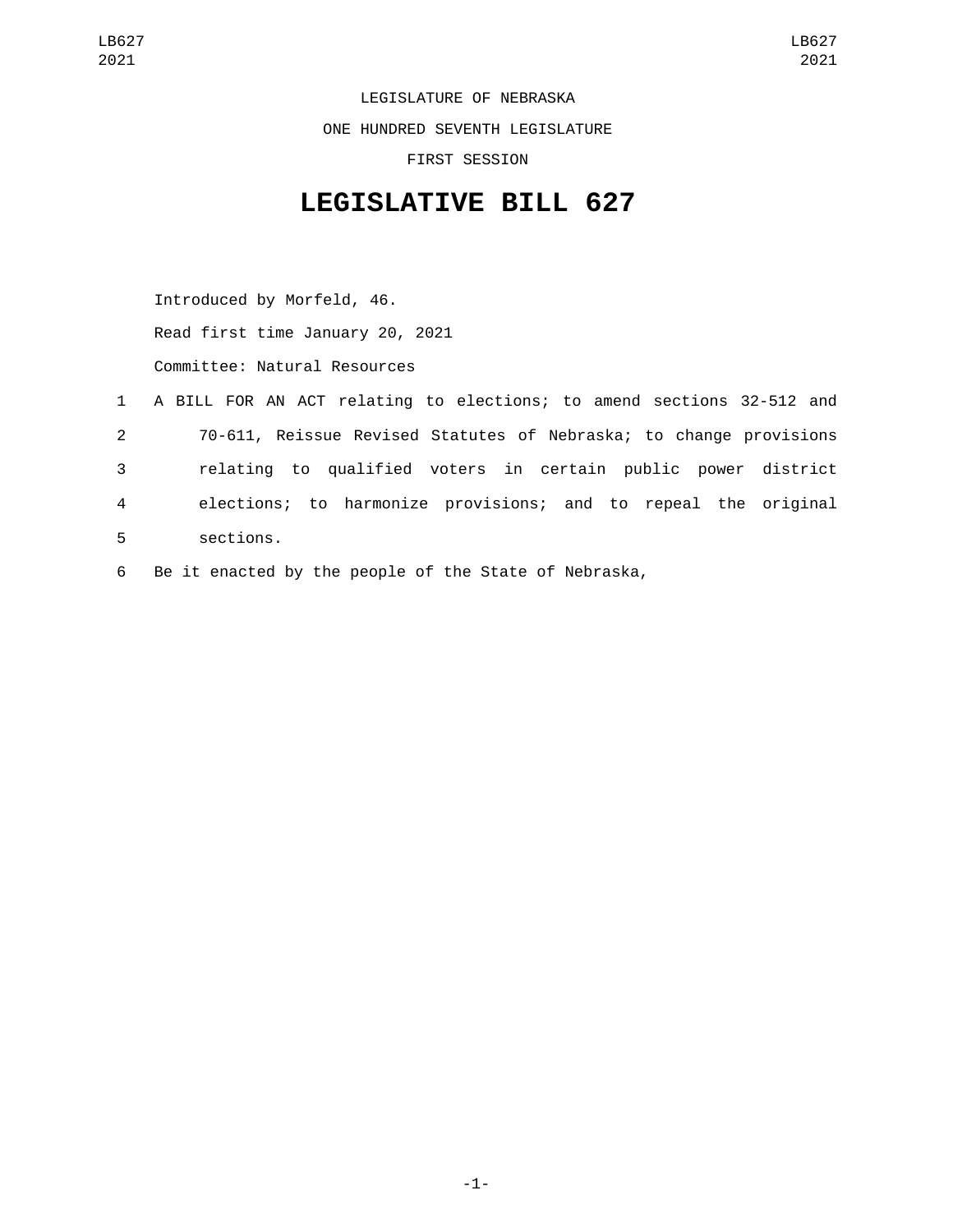Section 1. Section 32-512, Reissue Revised Statutes of Nebraska, is 2 amended to read:

 32-512 (1) After the selection of the original board of directors of a public power district as provided for in sections 70-803 and 70-805 or a district as provided for in sections 70-604 and 70-609, their successors shall be nominated and elected on the nonpartisan ballot, except that in districts receiving annual gross revenue of less than forty million dollars, the candidates for the board of directors shall not appear on the ballot in the primary election. The term of each elected director shall be not more than six years or until his or her successor is elected and qualified. Candidates for the board of directors shall meet the qualifications found in sections 70-610 and 70-619.

 (2) A registered voter (a) Registered voters residing within the 14 chartered territory, (b) residing within the incorporated or unincorporated area of a county that includes a city of the metropolitan class or a city of the primary class and in which county any portion of 17 the chartered territory of a district with an annual gross revenue of one 18 hundred fifty million dollars or more is included, or (c) and registered voters duly certified in accordance with section 70-604.03 shall be qualified to vote in the district as certified pursuant to section 21 70-611.

 (3) The registered voters of a subdivision created under subsection (1) of section 70-612 may only cast their ballots for candidates for directors to be elected from such subdivision and for candidates for directors to be elected at large from the whole district. The registered voters of a subdivision created under subsection (2) or (3) of section 70-612 may only cast their ballots for candidates for directors to be 28 elected from such subdivision.

 Sec. 2. Section 70-611, Reissue Revised Statutes of Nebraska, is 30 amended to read:

70-611 (1) Not later than January 5 in each even-numbered year, the

-2-